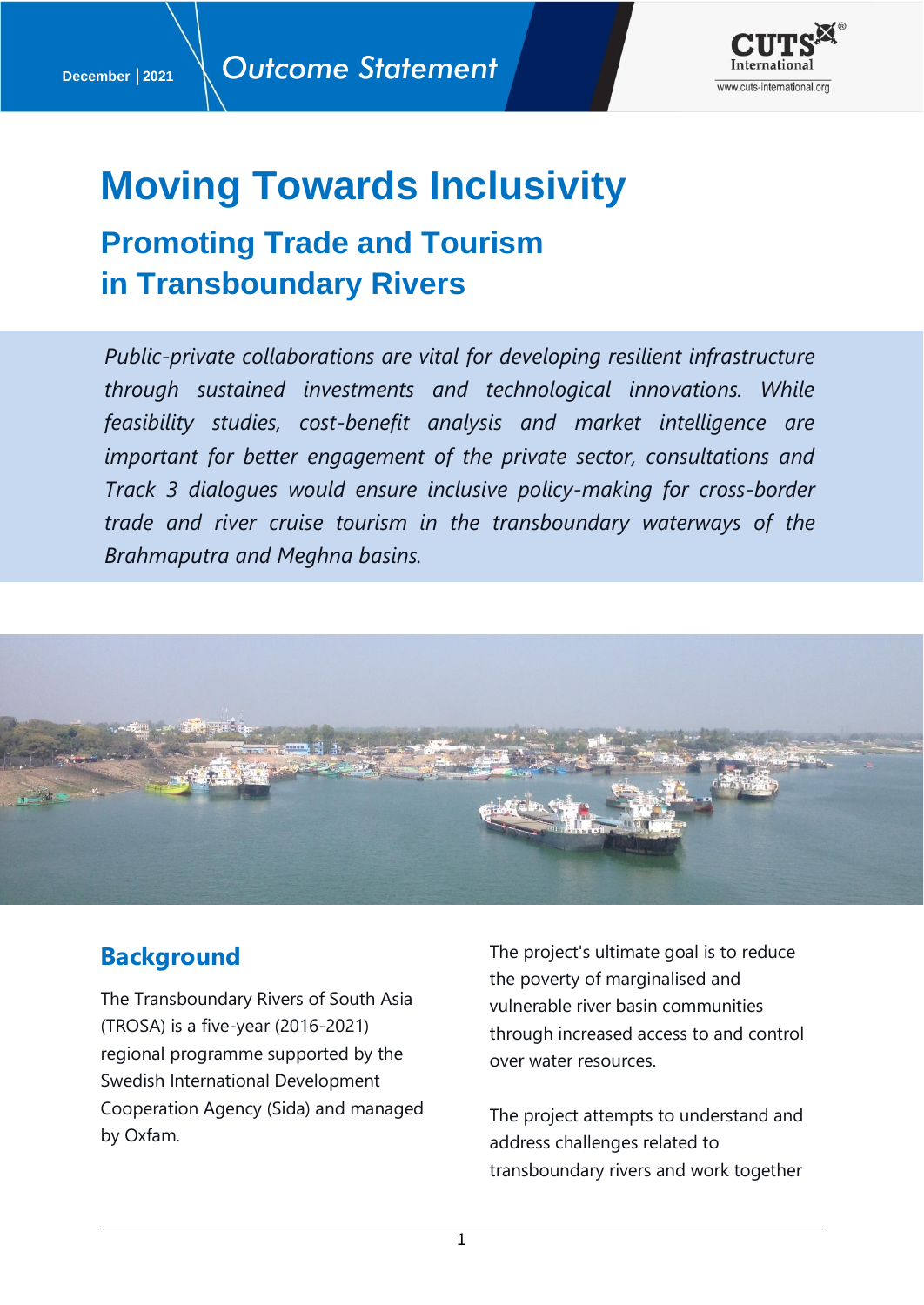to create conditions to eradicate the poverty of communities living in the Ganga-Brahmaputra-Meghna (GBM) and the Salween river basins. CUTS International's intervention under TROSA is to promote cross-border trade and tourism through transboundary waterways in the Brahmaputra and Meghna basins.

As part of year-4 activities (2020-21), CUTS organised multi-stakeholder dialogues for the Meghna and Brahmaputra basins. The first dialogue was organised virtually in June 2021 as a side event of the International Union for Conservation of Nature's (IUCN) Meghna Knowledge Forum. The second dialogue was organised at Guwahati in September 2021 for the Brahmaputra basin.

These dialogues aimed to build consensus among stakeholders in Bangladesh and India to have an inclusive approach in cross-border trade and tourism via transboundary waterways, thereby contributing to enhanced sub-regional socio-economic cooperation.

This Outcome Statement captures the key messages that emerged from these multistakeholder dialogues for its wider dissemination among relevant ministries, the private sector, financial institutions, including multilateral development banks (MDBs) and other key stakeholders in India and Bangladesh.

## **Key messages & Recommendations**

1. **Capacity Building and Skill Development**: There is a lack of awareness among traders (and producers) about the potential benefits of inland waterways connectivity. A clear understanding of tradable goods between India (especially northeast India) and Bangladesh is essential to attract local traders.

 Producers and traders engaged in fisheries, tourism and cross-border trade through waterways require skills to undertake their activities effectively and efficiently. Youth and women have to be trained to utilise the emerging employment opportunities in the tourism sector.

2. **Increased Participation of Women and Youth:** Given the low participation of women and youth in trade and tourism-related activities, there is a need for a local-level campaign involving stakeholders comprising government authorities, vessel operators and local media.

 Dialogue on river-based trade and tourism should include the grassroots communities, youth and women in the discussion for their better participation in these activities. Track 3 dialogues would ensure participation and contribution of communities, youth and women in inclusive policymaking.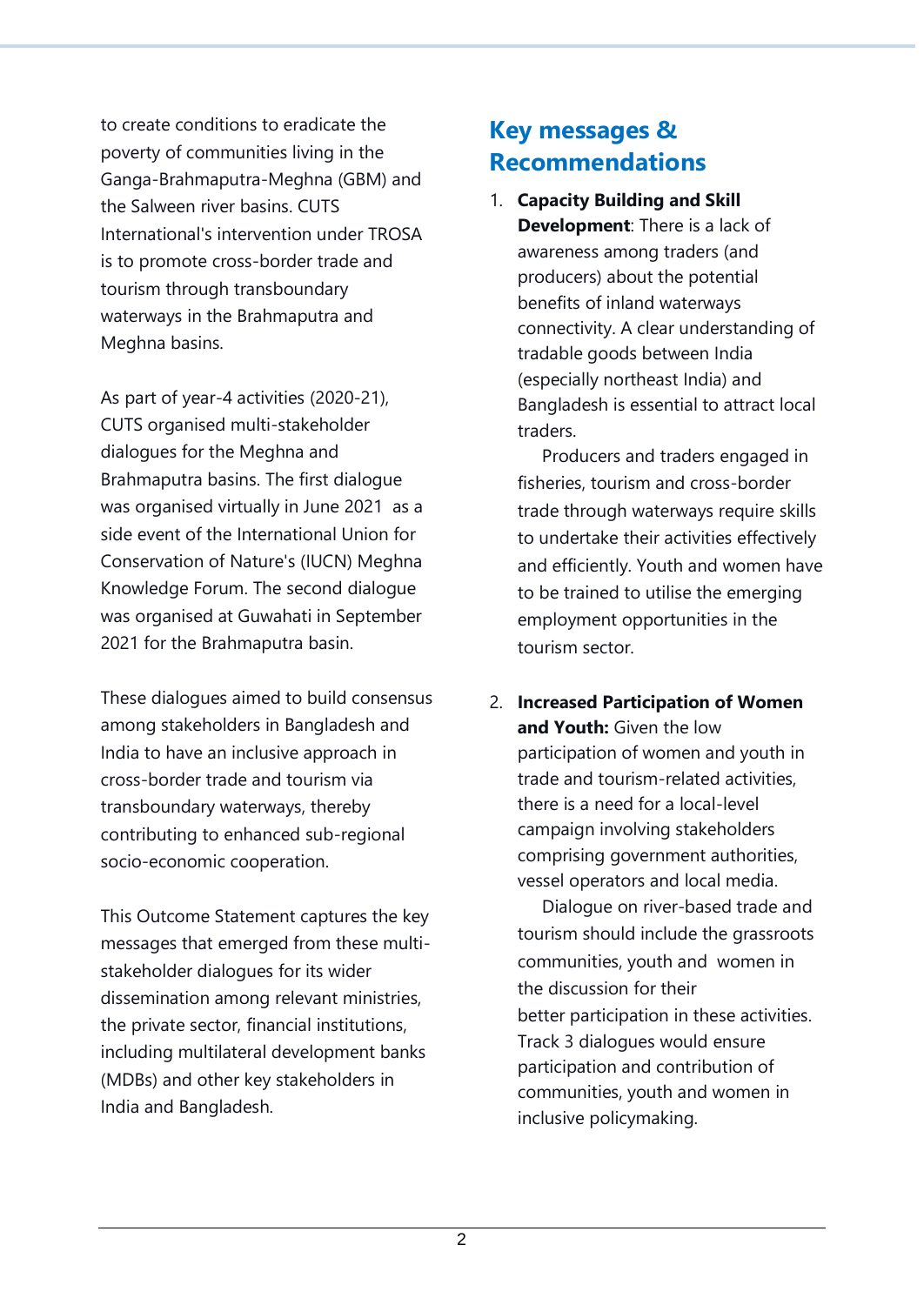3. **Public-Private Collaboration:** Public and private sector collaborations should be facilitated and utilised to address the challenges emerging from suboptimal jetty conditions, navigational challenges and inadequately trained and equipped staff operators. There is a need for collaboration between artisans of India and Bangladesh as this would promote cross-border trade and entrepreneurship.

### 4. **Hard and Soft Infrastructure Development:** Inadequate

infrastructure at the ports, absence of quarantine facilities and cold storage are some of the challenges that hinder the trading of perishable goods. For using small vessels (of 20- 25 tonne capacities), lockable chambers of varying capacities are to be built in the boat to carry multiple commodities of varying quantities.

 Improving navigability conditions and setting up all-weather inland ports at the Ports of Call also require immediate attention.

5. **Digitalisation and Data** 

**Management:** Technology upgradation, digitalisation and paperless trade are required to promote riverbased trade and tourism. Each promotional website should provide authentic and reliable information to tourists about travel regulations and places to be visited. Also, there should be proper dissemination of such information at the ground level.

- 6. **Technical Studies:** Market analysis and research need to be undertaken to identify tradable commodities and analyse the critical gaps in key policies and regulations. The development of traffic routes is vital to prevent unforeseen circumstances, and travel norms and regulations should be liberal to encourage tourism.
- 7. **Change in Perception:** For river transport, there should be some amount of certainty, efficiency, and predictability, which is only possible with the active participation of the private sector. But public thinking and media engagement are also necessary to raise the issue of cross-border trade on different platforms, especially about ease of doing business through inland waterways.